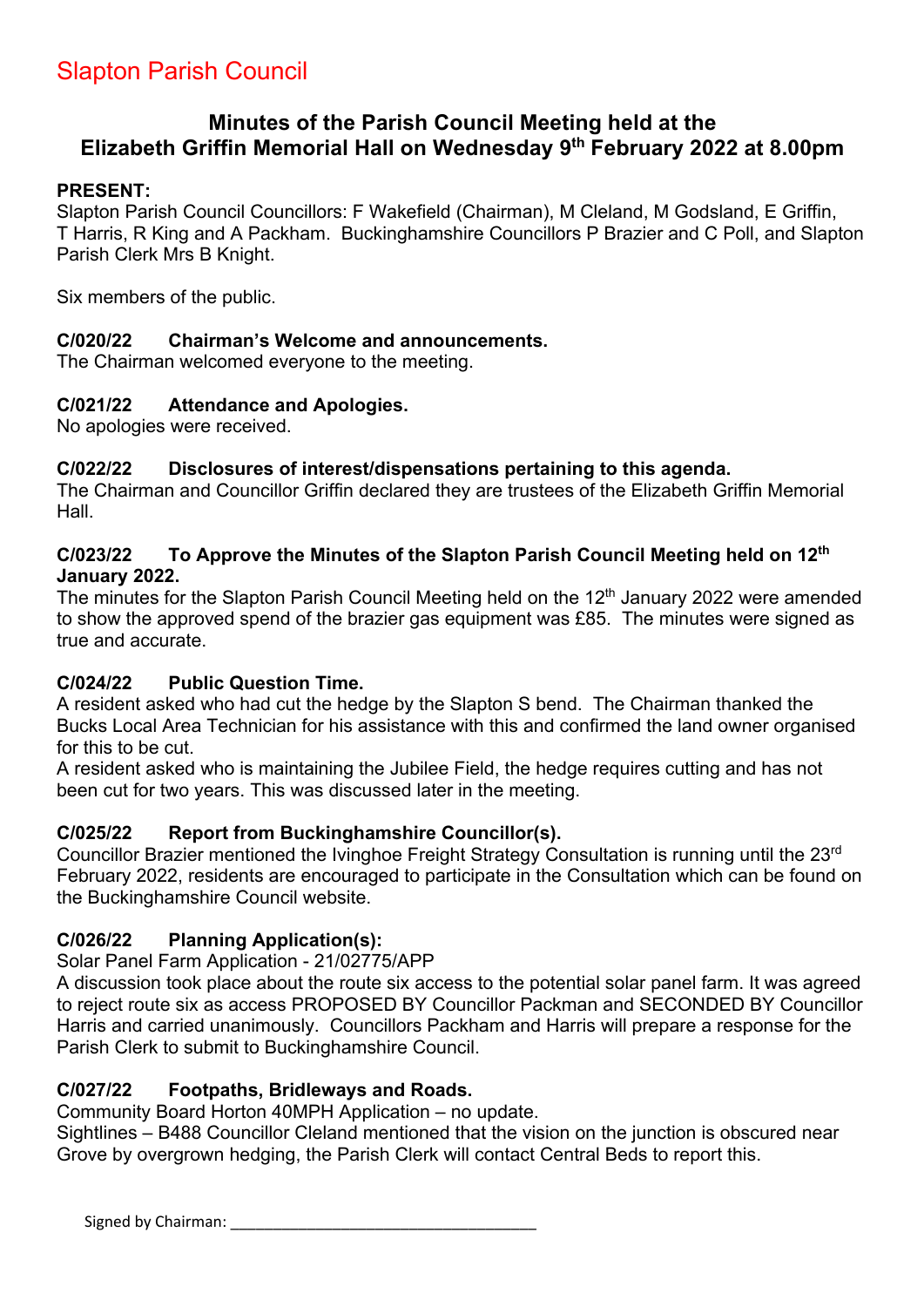Village Signs – Councillor Packham confirmed the moulds are being prepared and is awaiting approval from the Council.

Tree Preservation Orders – no update. Streetlight Survey – no update.

# **C/028/22 Slapton Recreation Ground.**

Recreational Ground Project – Councillor King reported a feasibility study for the path around the perimeter of the recreational ground. Councillor King has contacted Wicksteed and re-negotiated a better price for the equipment and suggested Fresh Air Fitness could provide all the fitness equipment. It was agreed to purchase the fitness and accessible equipment from Fresh Air Fitness and the play equipment from Wicksteed Leisure. PROPOSED Councillor King and SECONDED BY Councillor Packham and carried unanimously. An application has been made to the Wing and Ivinghoe Community Board for part funding.

Councillor King and Packham will research quotes for the proposed accessible footpath around the permitter of the recreational ground. The Parish Council will apply for funding for the project when the quotation is received.

Councillor Packham reported the brazier is nearly completed. The brazier installation will be undertaken by John O'Dwyer over the next few weeks. Councillor Packham will liaise with John O'Dwyer and Hammer and Tongs.

Mill Road access to recreational ground, the Parish Clerk has written to the Vale of Aylesbury Housing Trust (VAHT). The VAHT are considering investigating this matter and this will be added to next month's agenda.

### **C/029/22 Managed Nature Area and Bee Slapton.**

Councillor Godsland has arranged to meet with the Chair of the Women's Institute to view the area behind the Church intended for WI use which could be a community garden. The Parish Clerk has written to the landowner about changing the lease. Councillor Godsland will contact Great Brickhill about their existing project.

Councillor Godsland explained about project Bee Slapton where every household in the parish will be given a packet of wildflower seeds to create a square meter of wildflowers in every garden. It was agreed to spend £750 to purchase packets of seeds PROPOSED BY Councillor Godsland and SECONDED BY Councillor Harris and carried unanimously.

# **C/030/22 Report from Local Area Technician Visit to Grove.**

Councillor Harris reported there has been a successful visit by Paul Foot, Bucks Local Area Technician to Grove. It was suggested that the road could be called Grove Lane, the condition of the highway is poor, and a discussion took place about repairing the road, this is part of a two year cycle of highway works. The problems of parking were discussed and a land owner has placed some tree trunks to keep the area clear.

### **C/031/22 HM The Queen's Platinum Jubilee.**

Councillor Griffin reported a committee has been formed to organise a Jubilee event on the 2nd June and a brazier has been commissioned. The special event will start at 1pm and will include a children's entertainer and disco, a 1950s tea dance with choir and singers providing entertainment in the 30m x 9m marquee. Councillor Griffin encouraged members of the public to become involved in the organisation of the Jubilee and parish celebration.

### **C/032/22 Allotments Site/Jubilee Field – requisition from Buckinghamshire Council.**

Allotments – the site near The Barn, Horton has been excluded as a possible allotment site.

Signed by Chairman: \_\_\_\_\_\_\_\_\_\_\_\_\_\_\_\_\_\_\_\_\_\_\_\_\_\_\_\_\_\_\_\_\_\_\_\_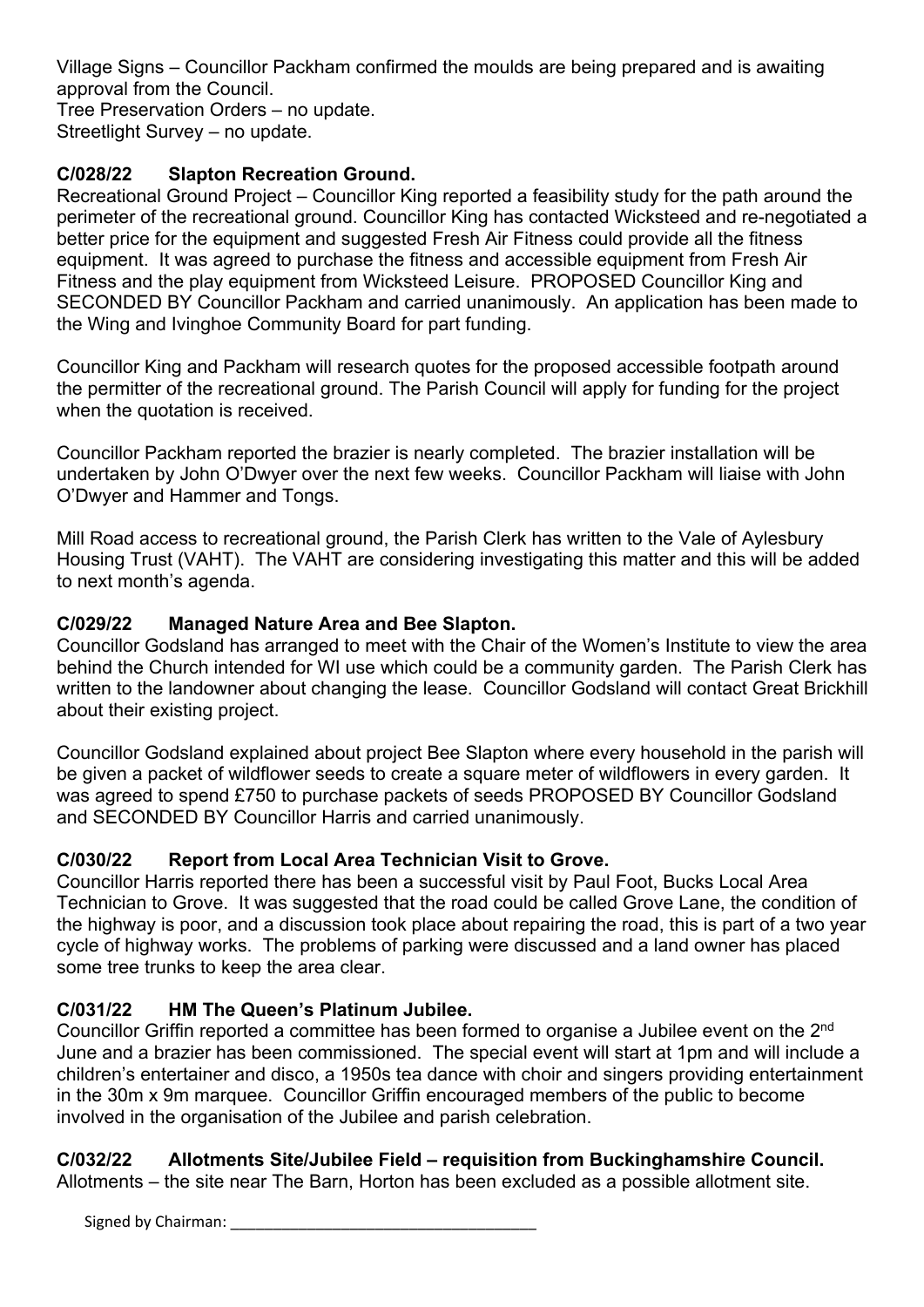The old allotment site located in the corner at Horton Councillor Brazier reported has asked if the site can be devolved to Slapton Parish Council. The Chairman stated that the Parish Council does not want the area to be devolved, that he would like ownership transferred.

Jubilee Field – Councillor Brazier confirmed that the field could be devolved to the Parish Council shortly. Slapton Parish Council would like to have Buckinghamshire Council return the title of Jubilee Field to the Parish Council.

### **C/033/22 Slapton Parish Council Website.**

Councillor Godsland raised a name is spelt incorrectly and this will be corrected. There were no further updates.

### **C/033/22 Unity Trust Multipay Card.**

The Chairman explained the Multipay Card could be adopted to allow the Parish Council to make payments. The Parish Council Financial Regulations will be reviewed to allow for this. This will be discussed at a future meeting.

### **C/034/22 Slapton Senior Citizens Application for Funding.**

Further information is required from the Slapton Senior Citizens Group, and this will be added to the March agenda.

### **C/035/22 Appointment of Internal Auditor 21/22.**

It was agreed to appoint Trevor Beeches as Internal Auditor for Slapton Parish Council PROPOSED BY Council Wakefield and SECONDED BY King and carried unanimously.

### **C/036/22 Clerk's Report.**

The Clerk and Chairman stated the July meeting could be moved to 27th July and no decision was made.

#### **C/037/22 Financial Matters.**

The following accounts were approved for payment PROPOSED BY Councillor Harris and SECONDED BY Councillor Cleland and carried unanimously.

| Payee                   | Details                                   | Amount  |
|-------------------------|-------------------------------------------|---------|
| Alec Packham/Freeola    | Emails and additional storage             | £10.30  |
| John O'Dwyer            | Inspections                               | £25.00  |
| <b>John Furniss</b>     | <b>Reimburse Microsoft Office Licence</b> | £113.76 |
| <b>Hammer and Tongs</b> | 50% deposit for Slapton Brazier           | £966.00 |
| <b>SSE SWALEC</b>       | <b>Streetlight Electricity</b>            | £119.12 |
| <b>B</b> Knight         | Reimburse office expenses                 | £20.75  |
| <b>Bucks Council</b>    | Dog Bins 22-23                            | £234.65 |

| <b>Balances</b>               |             |
|-------------------------------|-------------|
| Cambridge & Counties          | £27,306.05  |
| Barclays (30.04.21 statement) | £58,683.68  |
| Barclays (30.04.21 statement) | £4,560.84   |
| Unity Trust Current Account   | £5,202.65   |
| Unity Trust Savings Account   | £4,990.31   |
|                               | £100,743.53 |

# **C/038/22 Next Meeting Dates.**

Signed by Chairman: